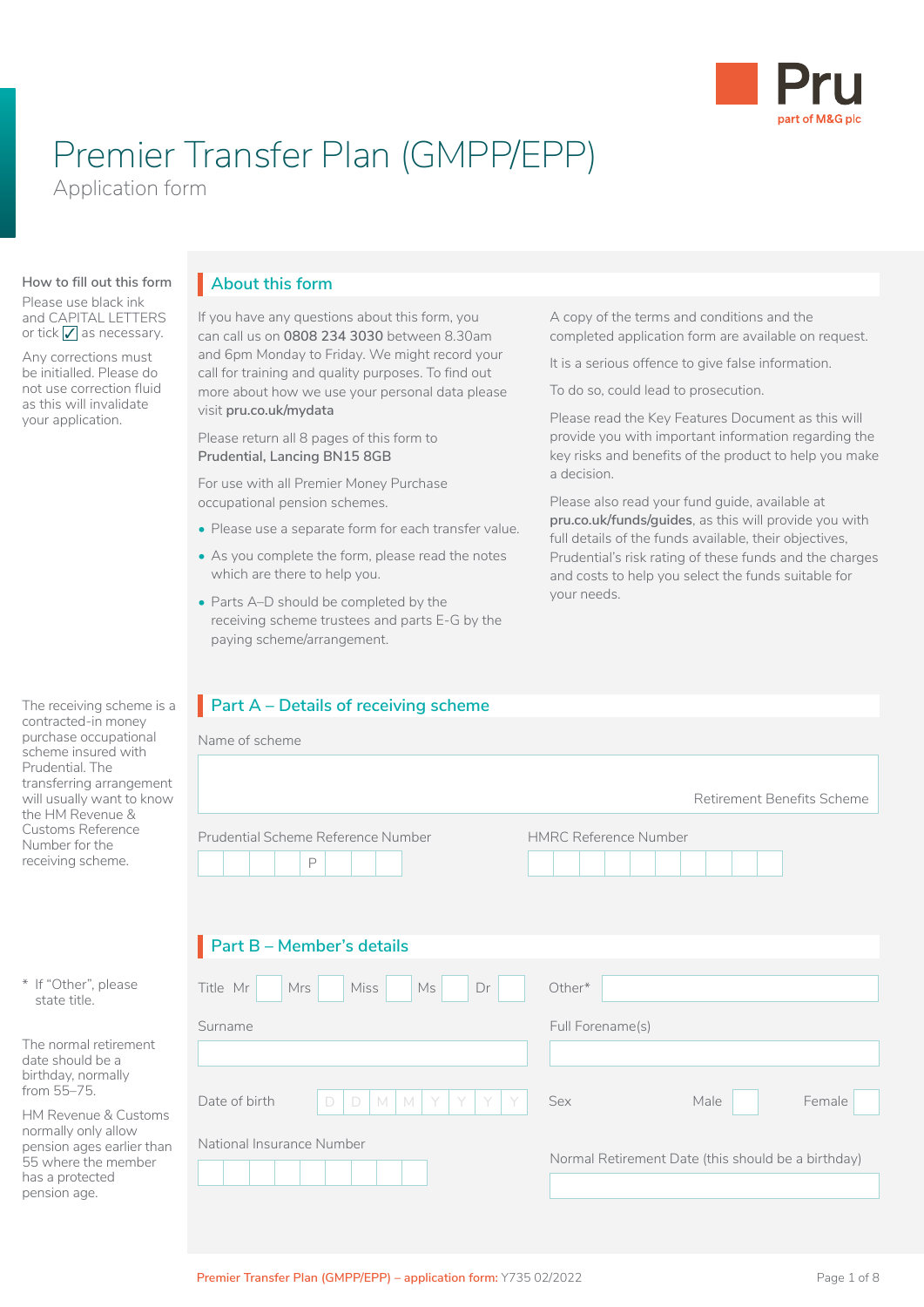# **Part C – Investment of contributions** I

Please show the percentage investment split you want. Fractions of 1% should not be used.

You can invest in up to 20 funds, but the With-Profits Fund is not available if the member is within three years of Normal Retirement Date (and, if chosen, would be treated as an application to invest in the Cash Fund. The value of the Cash Fund can fluctuate depending on the underlying assets).

Please make sure your total equals 100%.

These options do **not** apply to With-Profits investments.

Please tick only **one** option.

Please complete the table below to confirm the investment fund(s) to be used.

If you want a Lifetime Investment Profile (see below), you can choose the investment linked fund(s) to be used initially by completing the table below, or you can leave the selection to us. There is a set basis, we don't make an individual choice. Your fund guide shows what this will be.

If you don't want a Lifetime Investment Profile, please complete the table below to confirm the investment fund(s) to be used.

Please see your fund guide, available at **[pru.co.uk/funds/guides](https://www.pru.co.uk/funds/guides)** for more information on the funds, the associated risks and the charges and costs.

| Our funds | % to be invested in<br>each fund |
|-----------|----------------------------------|
|           |                                  |
|           |                                  |
|           |                                  |
|           |                                  |
|           |                                  |
|           |                                  |
|           |                                  |
|           |                                  |
|           |                                  |
|           |                                  |
| Total     | 100%                             |

If you want one of the following lifestyle options, please complete the rest of this section (ticking only one box). Otherwise, please go to Part D now.

**Lifetime Investment Profiles**

Lifetime Investment Profile targeting **retirement options**

Lifetime Investment Profile targeting **an annuity**

Lifetime Investment Profile targeting **100% cash**

Lifetime Investment Profile **targeting drawdown**

# **Part D – Declaration** I

We declare that to the best of our knowledge and belief, the information given in this application is true and complete.

We agree to accept the transfer value in respect of the member detailed in Part B.

Signed for and on behalf of the Trustees of the receiving scheme

| Dale. |   |     |  |  |
|-------|---|-----|--|--|
|       | M | I M |  |  |

**Parts E to G of this form should be completed by the Trustees or Administrator of the transferring arrangement, or insurer of "Section 32" or Retirement Annuity Plan.**

 $\Box$ 

LJ  $\Box$ 

 $\Box$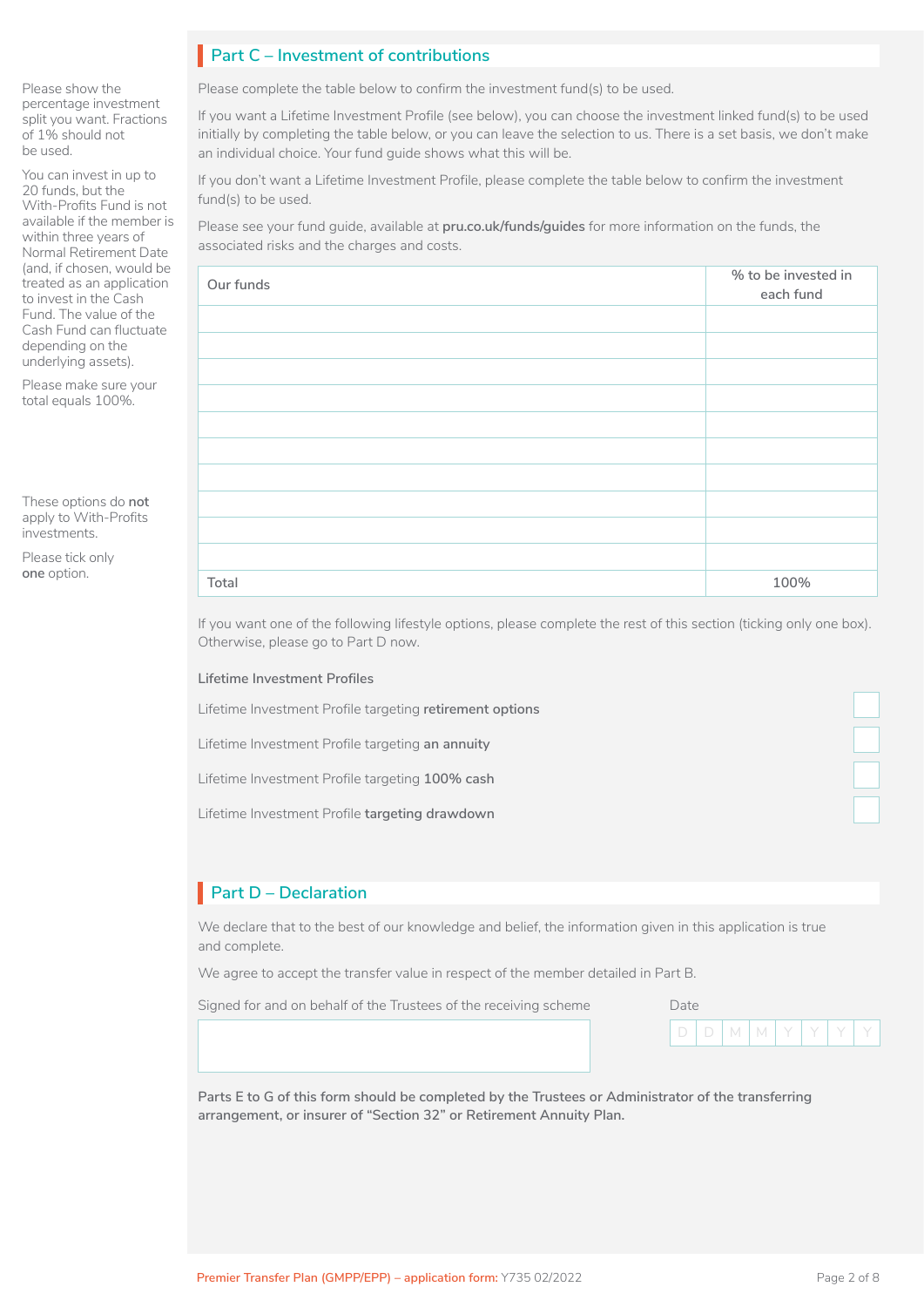|                                                                                                                                             | Part $E$ – Details of the transferring arrangement                                                     |  |  |  |  |  |  |  |  |  |
|---------------------------------------------------------------------------------------------------------------------------------------------|--------------------------------------------------------------------------------------------------------|--|--|--|--|--|--|--|--|--|
|                                                                                                                                             | Member's name                                                                                          |  |  |  |  |  |  |  |  |  |
|                                                                                                                                             |                                                                                                        |  |  |  |  |  |  |  |  |  |
|                                                                                                                                             | Name of transferring scheme/arrangement                                                                |  |  |  |  |  |  |  |  |  |
|                                                                                                                                             |                                                                                                        |  |  |  |  |  |  |  |  |  |
|                                                                                                                                             | <b>HMRC Reference Number</b>                                                                           |  |  |  |  |  |  |  |  |  |
|                                                                                                                                             |                                                                                                        |  |  |  |  |  |  |  |  |  |
|                                                                                                                                             | Name and address of Trustee or Administrator of transferring arrangement                               |  |  |  |  |  |  |  |  |  |
|                                                                                                                                             |                                                                                                        |  |  |  |  |  |  |  |  |  |
|                                                                                                                                             | Postcode                                                                                               |  |  |  |  |  |  |  |  |  |
|                                                                                                                                             | What type of pension is this?                                                                          |  |  |  |  |  |  |  |  |  |
|                                                                                                                                             | Occupational Pension Scheme - DB                                                                       |  |  |  |  |  |  |  |  |  |
|                                                                                                                                             | Occupational Pension Scheme - DC with Safeguarded (GAR or GAR equivalent)                              |  |  |  |  |  |  |  |  |  |
|                                                                                                                                             | Occupational Pension Scheme - DC with Safeguarded (non-GAR or GMP)                                     |  |  |  |  |  |  |  |  |  |
|                                                                                                                                             | Occupational Pension Scheme - DC with no Safeguarded                                                   |  |  |  |  |  |  |  |  |  |
|                                                                                                                                             | Buyout with Safeguarded (GMP or Deferred Annuity)                                                      |  |  |  |  |  |  |  |  |  |
|                                                                                                                                             | Buyout with no Safeguarded                                                                             |  |  |  |  |  |  |  |  |  |
|                                                                                                                                             | PP/RAC/FSAVC with Safeguarded (GAR or GAR equivalent)                                                  |  |  |  |  |  |  |  |  |  |
|                                                                                                                                             | PP/RAC/FSAVC with Safeguarded (non GAR)                                                                |  |  |  |  |  |  |  |  |  |
|                                                                                                                                             | PP/RAC/FSAVC with no Safeguarded                                                                       |  |  |  |  |  |  |  |  |  |
| If the transfer is coming<br>from an overseas<br>arrangement, the scheme<br>must be a QROPS, and<br>further information may<br>be required. | If the transfer is coming from an Overseas scheme, please tick this box                                |  |  |  |  |  |  |  |  |  |
| Please make the cheque<br>payable to Prudential.                                                                                            | Yes<br>No.<br>Is the transfer as a result of a divorce "pension sharing" order?*                       |  |  |  |  |  |  |  |  |  |
|                                                                                                                                             | If Yes, please show the amount of the transfer value from which no further tax free cash may be taken. |  |  |  |  |  |  |  |  |  |
|                                                                                                                                             | Amount of transfer value<br>£                                                                          |  |  |  |  |  |  |  |  |  |
|                                                                                                                                             |                                                                                                        |  |  |  |  |  |  |  |  |  |
|                                                                                                                                             |                                                                                                        |  |  |  |  |  |  |  |  |  |
|                                                                                                                                             |                                                                                                        |  |  |  |  |  |  |  |  |  |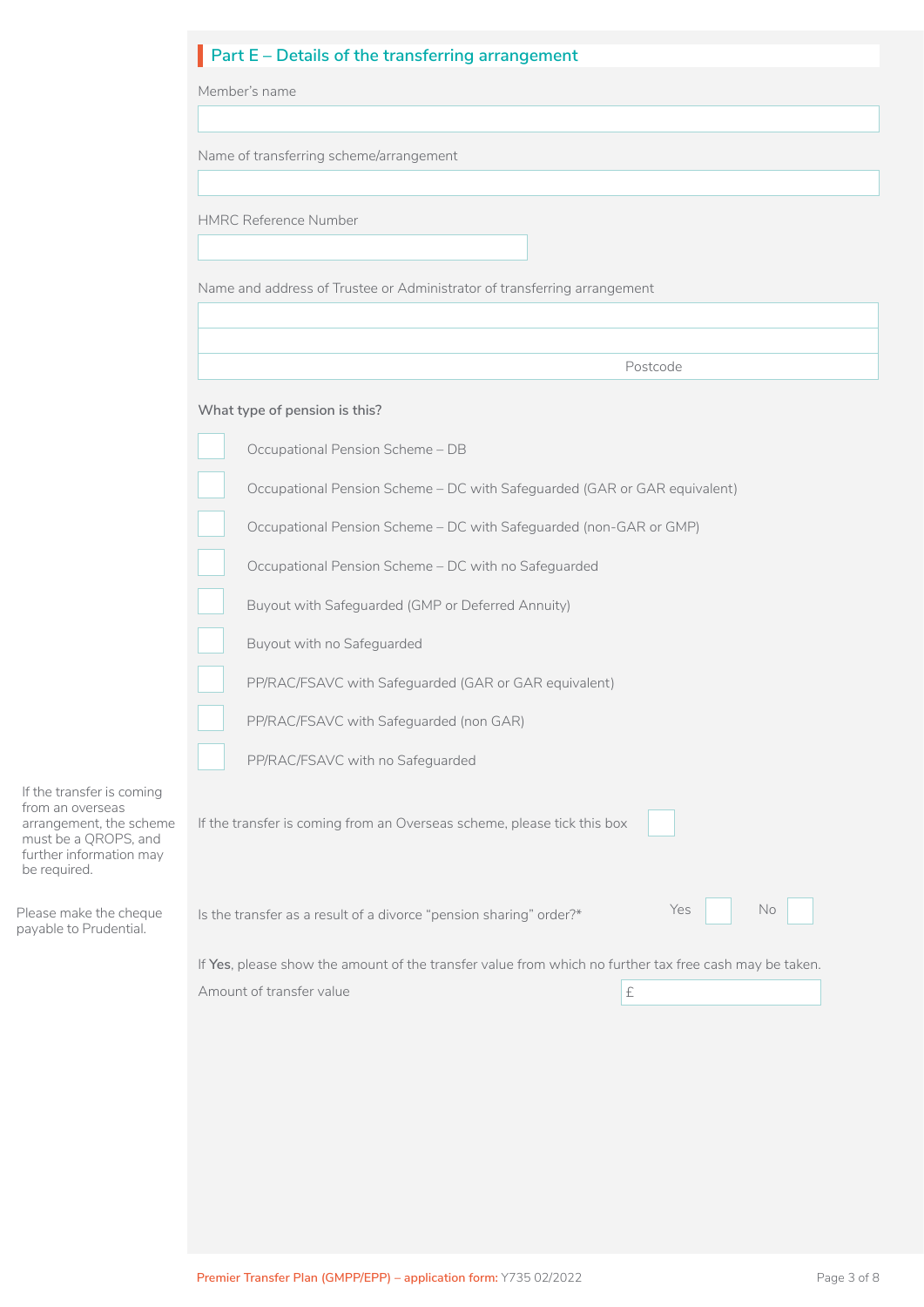# **Part F – Transfer Details** I

|                                                                       | Is any part of the transfer uncrystalised rights that originated in an approved<br>occupational pension scheme where, on or after 27 July 2004 but before<br>6 April 2006, the member took a tax-free lump sum but delayed taking pension? | Yes<br>No.                                |
|-----------------------------------------------------------------------|--------------------------------------------------------------------------------------------------------------------------------------------------------------------------------------------------------------------------------------------|-------------------------------------------|
|                                                                       | If Yes, and this does not apply to the whole transfer value, please confirm the<br>value that has already attracted tax-free cash.                                                                                                         | $\ensuremath{\mathop{\text{E}}\nolimits}$ |
|                                                                       | Is the transfer part of a block transfer from a registered pension scheme?                                                                                                                                                                 | Yes<br>No                                 |
| If the member has been a                                              | If Yes, please complete rest of this section.                                                                                                                                                                                              |                                           |
| member of our scheme<br>for more than 12 months                       | If No, go to section G.                                                                                                                                                                                                                    |                                           |
| we will ignore any details<br>given in section F on the<br>next page. | Does the investor qualify for Protected Tax-Free Cash for pre 6 April 2006?                                                                                                                                                                | Yes<br>No.                                |
|                                                                       | Protected Tax-Free Cash amount at 5 April 2006                                                                                                                                                                                             | £                                         |
|                                                                       | Fund value at 5 April 2006                                                                                                                                                                                                                 | $\pounds$                                 |
|                                                                       | Does the investor qualify for Protected Early Pension Age?                                                                                                                                                                                 | <b>No</b><br>Yes                          |
|                                                                       | Protected Early Pension Date (must be a birthday)<br>D                                                                                                                                                                                     | D<br>M                                    |
|                                                                       | Does the Transfer Value include the value of any contributions paid,<br>or benefits earned, after 5 April 2006?                                                                                                                            | Yes<br>No                                 |
|                                                                       | Has there been a previous partial transfer out from the scheme?                                                                                                                                                                            | Yes<br><b>No</b>                          |
|                                                                       | If Yes, value of previous transfer out                                                                                                                                                                                                     | £                                         |
|                                                                       | Are all benefits available from the scheme payable as a Standalone Lump Sum?                                                                                                                                                               | Yes<br>No.                                |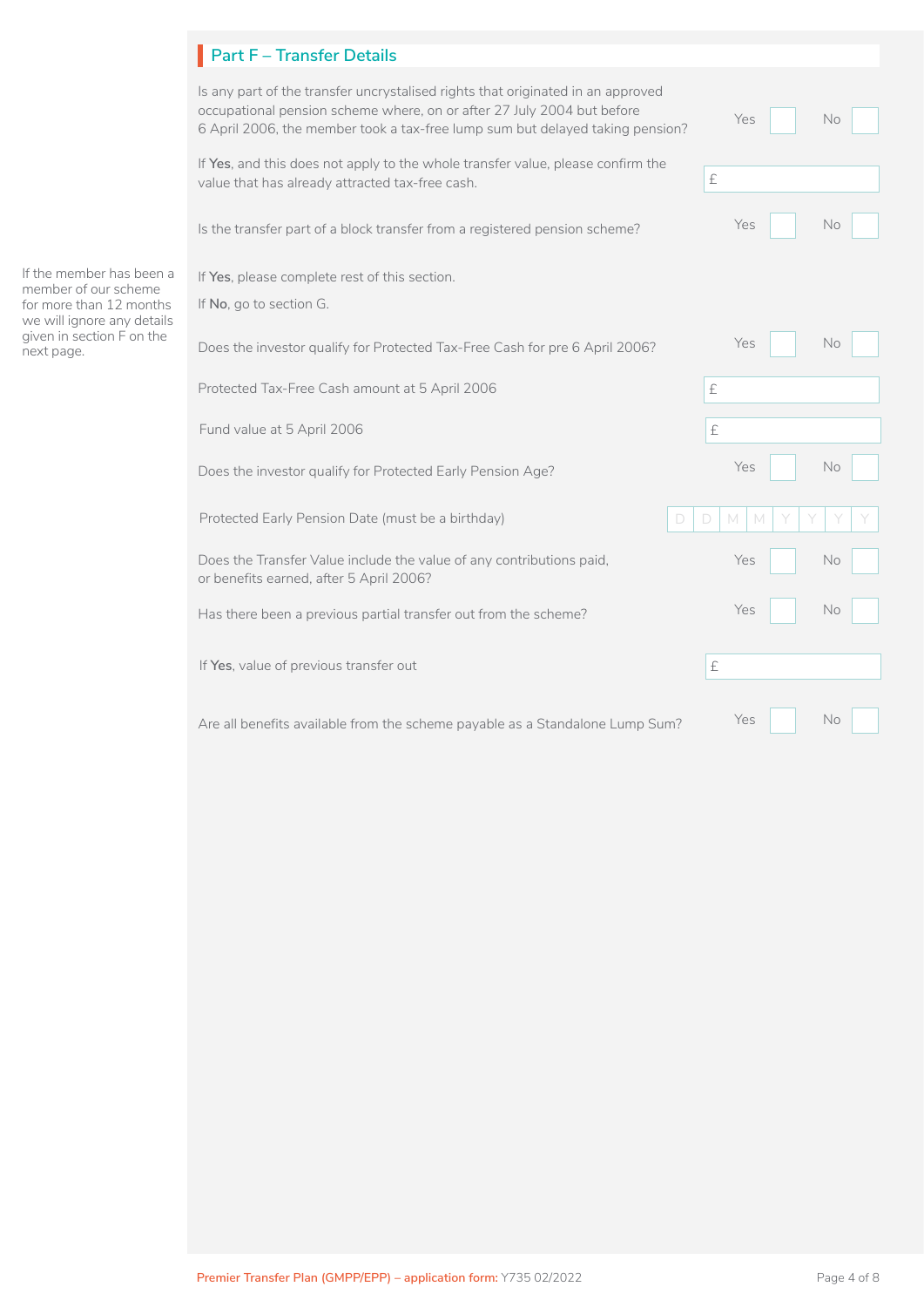# **Part G – Declaration**

We declare that:

- to the best of our knowledge and belief, the information on this form is true and complete.
- the member has agreed in writing to, or requested payment of the transfer value as detailed on this form.
- the transfer value detailed in this form is:
	- consistent with UK legislation and
	- meets the requirements for equal treatment of retirement benefits between males and females in the same category of employment to the extent required by the Treaty of Rome.

#### **How we use your personal information**

We, Prudential UK (part of M&G plc), take the privacy and protection of your personal information seriously.

So we've set out below information about our processing of your personal information, what rights you have, and how you can get in touch if you want to know more.

When we say personal information, we mean information about you, such as your name, date of birth and contact details. We collect personal information from you that is necessary for us to either provide you with the product or service you've requested or to comply with statutory or contractual requirements. Unfortunately if you don't provide all of the information we require this may mean we are unable to provide our products and services to you.

### **Part A – How we use your personal information and why**

We, the M&G plc and our Business Partners, will use the personal information you provide to us, together with other information, for the following purposes:

- the administration of our products and services. including to enable us to perform our obligations to you and to provide any relevant services as discussed with you prior to any purchase of a product or service
- complying with any regulatory or other legal requirements
- carrying out checks using agencies such as credit reference agencies, tracing companies, or publicly available information (See Part B for more)
- the provision of customer services like to reply to a question, or tell you that something's changing
- automated decision-making or profiling (see Part C for more)
- keeping your information on record and carrying out other internal business administration

In addition, we, M&G plc, and our Marketing Partners, will use the personal information you provide to us, together with other information, to send you direct marketing offers by electronic and non-electronic

means including by post, as well as sending you introductions to products and services from carefully selected third parties also by post. Please see Part G for further details.

Some of the purposes above are necessary to allow us to perform our contractual obligations to you and to enable us to comply with applicable laws and regulation. We may also rely on legitimate interests or other legal bases in using and sharing your personal information for the purposes described above to improve our products and services. This allows us to explore ways to develop our business and to gain insights into how our products and services are used. To the extent that we need your consent to use your personal information for the purposes described above, you explicitly provide your consent by signing and returning this form, or as set out in Part G as appropriate.

#### **Who we share your personal information with and why**

We may share your personal information within the M&G plc and with our Business Partners, for any of the purposes set out in Part A. If you have a joint policy or investment, the other person may receive your personal information too. If appropriate, we may also pass on your personal information to financial crime prevention agencies, any legal, regulatory or government bodies.

As we, the M&G plc, and some of our Business Partners are global companies, we might need to send your personal information to countries that have different data protection laws to the UK or the European Economic Area. These transfers will only be to countries in respect of which the European Commission and, where applicable, the UK Government has issued a data protection 'adequacy' decision, or to other countries, such as India or the United States of America, but only where appropriate safeguards have been put in place first. In more limited circumstances, we may also need to rely on a derogation under applicable privacy laws.

If you want to know more about these safeguards – like our use of the European Commission's or UK's Model Clauses which govern the transfer of information outside of the European Economic Area and UK respectively – further information is available on request.

#### **We keep your personal information for a set amount of time**

Your personal information will be stored either for as long as you (or your joint policyholder) are our customer, or longer if required by law or as is otherwise necessary. It'll always be in line with our data retention policy.

Prudential will need to review any earmarking order before we can confirm that we can accept the transfer.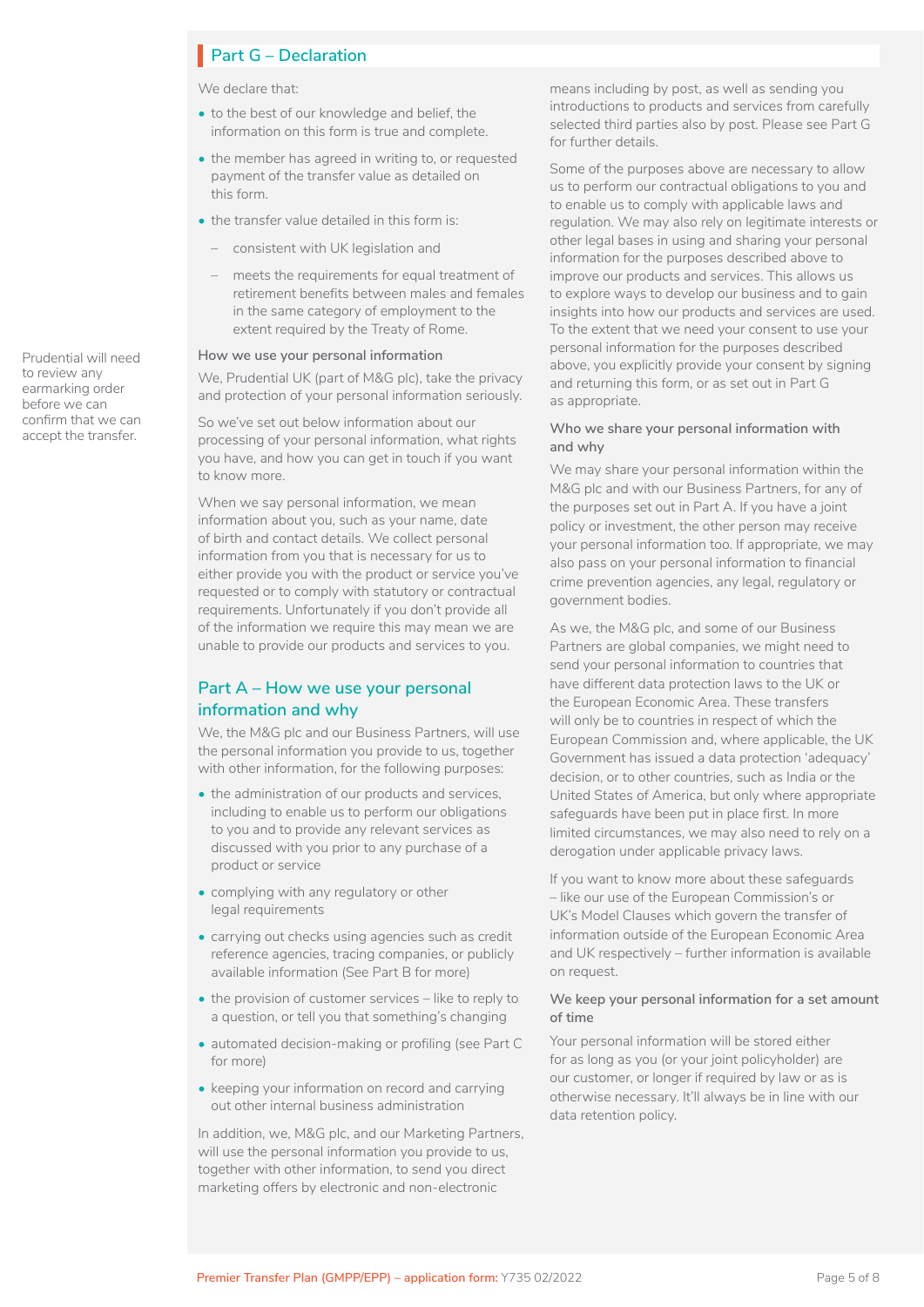### **Part G – Declaration – continued**

#### **Part B – Reference checks**

For certain products, we may use approved credit reference agencies, tracing companies, financial crime prevention agencies, or publicly available information, to help us to check your identity, as well as to prevent fraud and money laundering; this may include checks on your current or previous addresses. Results of these may be recorded for future reference.

These checks may also be carried out for a joint policy holder or person(s) that you provide personal information on. Should we ever lose contact with you, we may use these agencies to verify your address to help us get back in touch.

Any transfer of your personal information will always be done securely.

### **Part C – We may use your personal information to make automated decisions or profile you**

We, the M&G plc, our Business Partners, and our Marketing Partners may use your personal information to make automated decisions affecting you or to conduct other profiling (for example, marketing profiling).

To the extent that we conduct such automated decision making activity, we'll provide you with further information at the appropriate time.

### **Part D – Use of your sensitive personal information**

For certain products or services, we'll need to process your sensitive personal information, such as information relating to health, genetics, biometric identifiers and sexual orientation. To the extent that we need your explicit consent to process this kind of personal information in the manner described in Parts A, B, and C, you explicitly provide your consent by signing and returning this form.

#### **Part E – You're in control**

When it comes to how we use your personal information, you've got the right to:

- request a copy of your personal information for free (we may charge you for this if the request is manifestly unfounded or excessive)
- in certain circumstances request that we move your personal information to another organisation if you want us to
- request that we correct anything that's wrong, or complete any incomplete personal information
- ask us to delete your personal information if it is no longer needed for the purposes set out in Part A or if there is no other legal basis for the processing
- limit how we use your personal information or withdraw your consents (including automated decision making) you have given for the processing of your personal information
- object to us using your personal information for direct marketing (including related profiling) or other processing based on legitimate interests
- complain to a data protection authority or another independent regulator about how we're using it.
- If you want to do any of these things, or would like an explanation as regards these rights, we've explained how you can get in touch in the Contact Us section.

If you do need to speak to us, it'll be useful to have to hand that the data controller of your personal information is Prudential UK. Prudential UK have also appointed a Data Protection Officer who can be reached at the address shown in the Contact Us section of this document.

We may monitor or record calls or any other communication we have with you. This might be for training, for security, or to help us check for quality.

### **Part F – Acting on someone else's behalf?**

If you give us personal information about another person (or persons), we'll take that to mean they have appointed and authorised you to act on their behalf. This includes providing consent to:

- our processing of their personal information and sensitive personal information (as we've explained in Parts A, B, C, and D above)
- you getting any information protection notices on their behalf.

If for any reason you are concerned as to whether you are permitted to provide us with the other person's information, please contact us on the phone number below before sending us anything.

### **Part G – Direct marketing**

We and M&G plc will still send you information by post about the Prudential UK and the M&G plc products and services and carefully selected third parties.

Additionally, from time to time, Prudential UK and M&G plc would like to contact you by electronic means with details about products, services and any special offers. Please note that any consent you give will not apply to M&G Investments Group and Prudential International Assurance plc as they operate their own customer databases and may contact you separately.

If you consent to us contacting you for this purpose by electronic means, please tick to say how we may contact you (tick as many or as few as you like):



And if you change your mind, and/or you would like to opt-out of receiving non-electronic direct marketing, it's easy to let us know. Just call us on **0800 000 000**.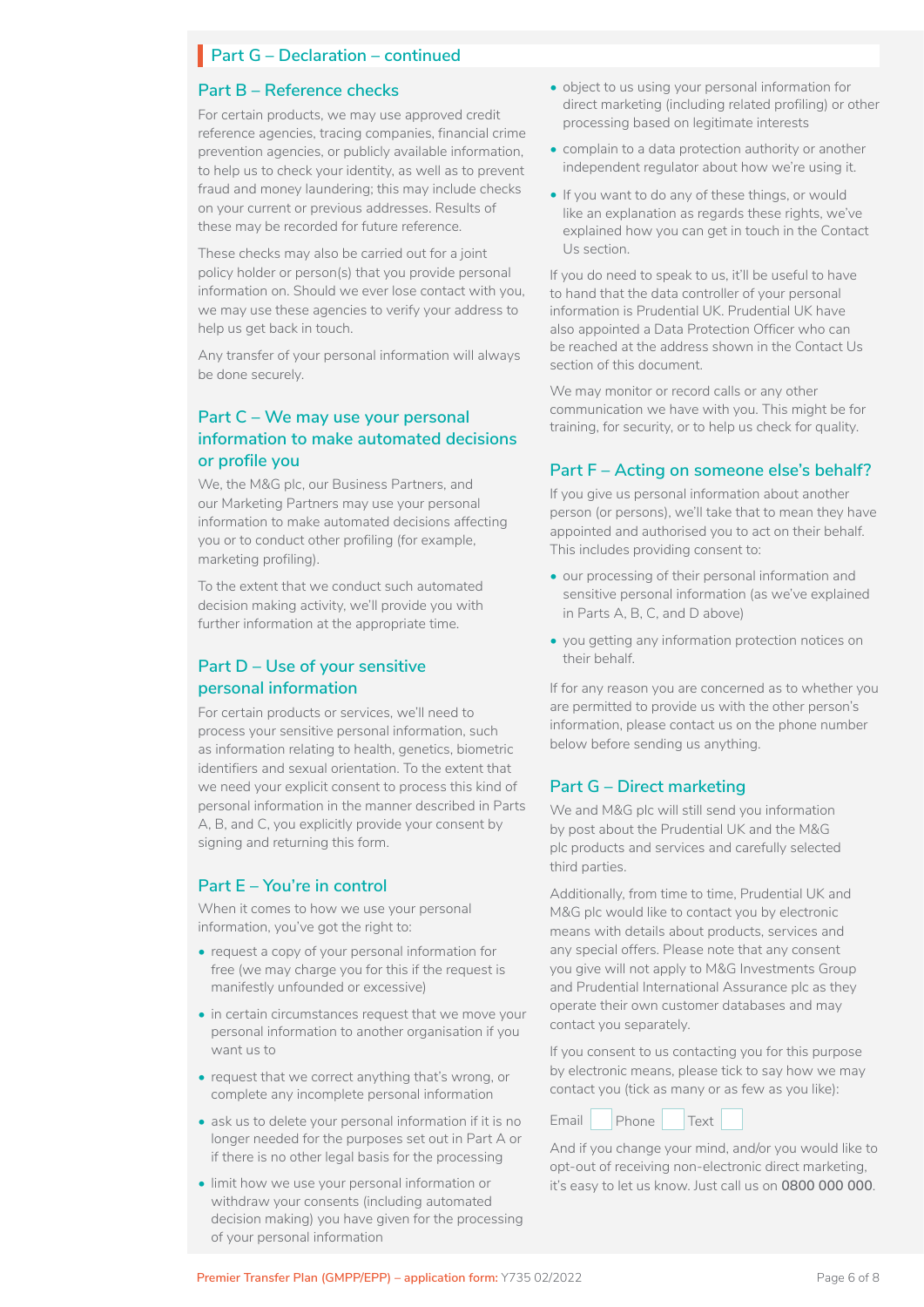# **Part G – Declaration – continued**

#### **Contact us**

If you want to exercise your rights in Part E or if you require any other information about any other part of this notice, you can contact us in a number of different ways.

Write to us at:

**Customer Service Centre Prudential Lancing BN15 8GB**

Call us on: **0800 000 000**

Or visit: **[pru.co.uk](https://www.pru.co.uk/)**

Prudential UK means The Prudential Assurance Company Limited, Prudential Distribution Limited, Prudential Life Time Mortgages Limited, Prudential Pensions Limited, and M&G Wealth Advice Limited as appropriate.

The M&G plc Group means any affiliates of Prudential UK (including, Prudential International Assurance plc, PGDS (UK ONE) Limited, M&G Global Services Private Limited, M&G Investments Group, and Prudential Corporate Pensions Trustee Limited.

Business Partners means our service providers, accountants, auditors, IT service and platform providers, intermediaries, reinsurers, retrocessionaires, investment managers, agents, pension trustees (and other stakeholders), scheme advisors, introducers, selected third party financial and insurance product providers, and our legal advisers.

Marketing Partners means our service providers, intermediaries, pension trustees (and other stakeholders), scheme advisors, introducers and selected third party financial and insurance product providers.

If the transfer value is subject to a Court Order following the member's divorce (an "earmarking order"), a copy of this Order is attached.

Copy attached tick box

| Sianed | Date |
|--------|------|
|--------|------|

| Date |   |   |  |  |
|------|---|---|--|--|
|      | М | М |  |  |

For and on behalf of the Administrator or Trustee of the transferring scheme.

# **For completion by Financial Adviser**

#### **Commission instructions**

Please tick only one of the boxes below to confirm your commission basis. For initial commission, this should be expressed as a percentage of the transfer value.

**Please complete the amount you want to take**.

| Example:                                            |             |      |               |                                 |               |              |                |   |                |   |           |      |
|-----------------------------------------------------|-------------|------|---------------|---------------------------------|---------------|--------------|----------------|---|----------------|---|-----------|------|
| Initial                                             | Initial     |      | 3             |                                 | $\frac{0}{0}$ |              |                |   |                |   |           |      |
| Please complete only one option from a) to d) below |             |      |               |                                 |               |              |                |   |                |   |           |      |
|                                                     |             |      | % to be taken |                                 |               |              |                |   |                |   |           |      |
| a) Initial $*$                                      |             |      |               |                                 | $\frac{0}{0}$ |              |                |   |                |   |           |      |
| b) Fund related                                     |             |      |               |                                 | $\frac{0}{0}$ |              |                |   |                |   |           |      |
| c) Mixed Initial*/Fund related                      | Initial     |      |               |                                 | $\frac{0}{0}$ |              |                |   | Fund related   |   |           | $\%$ |
| d) Nil Commission                                   |             |      |               |                                 |               |              |                |   |                |   |           |      |
| Yes<br>Was advice given?                            | No          |      |               |                                 |               |              |                |   |                |   |           |      |
| Your Prudential Company                             |             |      |               |                                 |               |              |                |   |                |   |           |      |
| Representative Number (if applicable)               |             |      | e.g. 1        | $\overline{4}$<br>3<br>2<br>5 X |               |              |                |   |                |   |           |      |
| Your Firm Reference Number                          | R.I. Number |      |               |                                 |               |              |                |   |                |   | <b>OR</b> |      |
| (Registered Individuals)                            |             | e.g. | A B           |                                 | $\mathsf{C}$  | $\mathbf{1}$ | $\overline{2}$ | 3 | $\overline{4}$ | 5 |           |      |
| Registered Individual's forename(s)                 |             |      |               |                                 |               |              |                |   |                |   |           |      |
|                                                     |             |      |               |                                 |               |              |                |   |                |   |           |      |
| <b>AND</b>                                          |             |      |               |                                 |               |              |                |   |                |   |           |      |
| Registered Individual's surname                     |             |      |               |                                 |               |              |                |   |                |   |           |      |
|                                                     |             |      |               |                                 |               |              |                |   |                |   |           |      |

\* Initial commission is subject to a minimum plan term of 10 years.